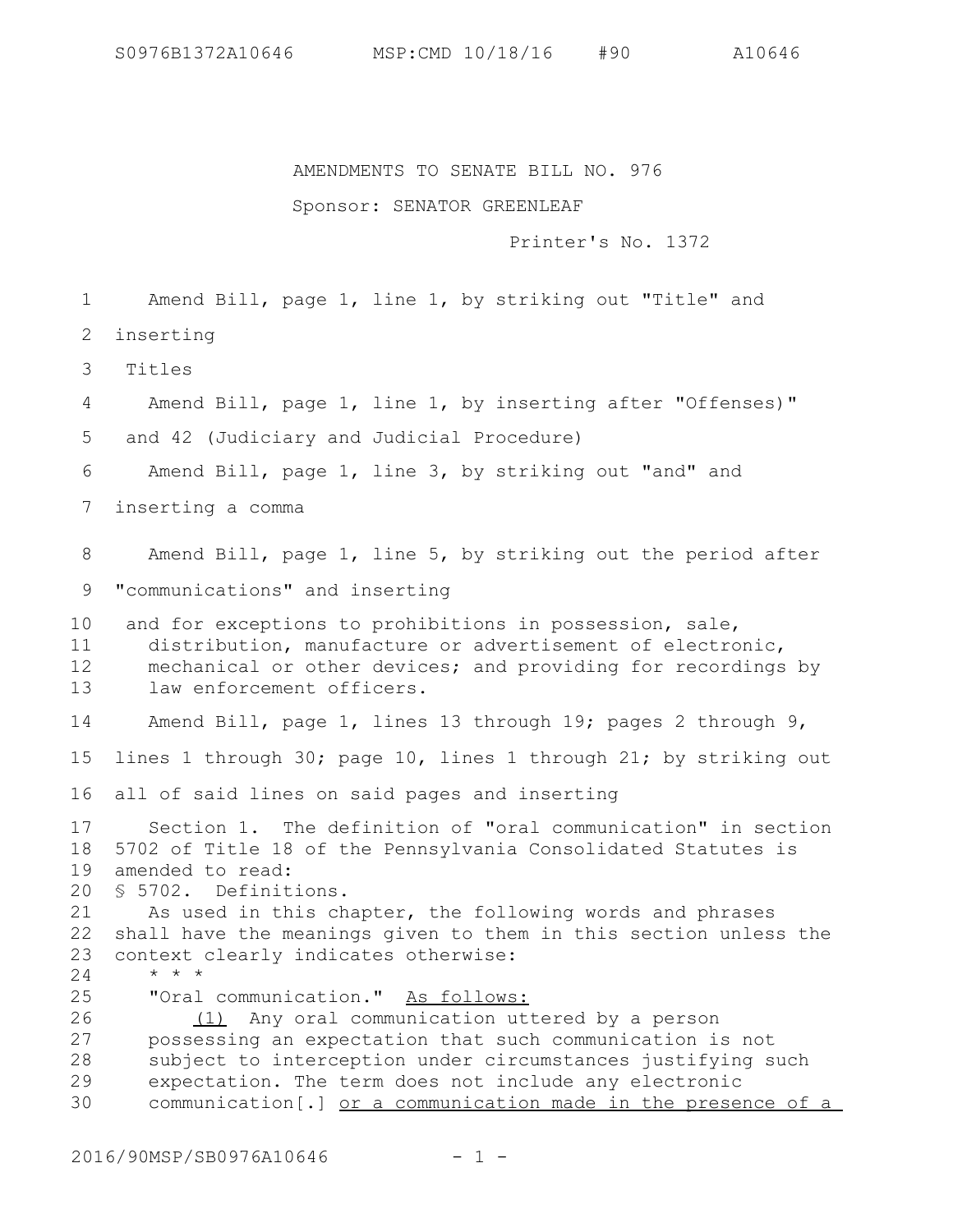law enforcement officer on official duty who is in uniform or otherwise clearly identifiable as a law enforcement officer and who is using an electronic, mechanical or other device which has been approved under section 5706(b)(4) (relating to exceptions to prohibitions in possession, sale, distribution, manufacture or advertisement of electronic, mechanical or other devices) to intercept the oral communication in the course of law enforcement duties. (2) For purposes of this definition, a law enforcement officer means a member of the Pennsylvania State Police or an individual employed as a police officer who holds a current certificate under 53 Pa.C.S. Ch. 21 Subch. D (relating to municipal police education and training). \* \* \* Section 2. Sections 5704(13), (14) and (16) and 5706(b)(4) of Title 18 are amended to read: § 5704. Exceptions to prohibition of interception and disclosure of communications. It shall not be unlawful and no prior court approval shall be required under this chapter for: \* \* \* (13) An investigative officer, a law enforcement officer or employees of the Department of Corrections for State correctional facilities to intercept, record, monitor or divulge any [telephone calls] oral, electronic or wire communication from or to an inmate in a facility under the following conditions: (i) The Department of Corrections shall adhere to the following procedures and restrictions when intercepting, recording, monitoring or divulging any [telephone calls] oral, electronic or wire communication from or to an inmate in a State correctional facility as provided for by this paragraph: (A) Before the implementation of this paragraph, all inmates of the facility shall be notified in writing that, as of the effective date of this paragraph, their [telephone conversations] oral, electronic or wire communications may be intercepted, recorded, monitored or divulged. (B) Unless otherwise provided for in this paragraph, after intercepting or recording [a telephone conversation] any oral, electronic or wire communication, only the superintendent, warden or a designee of the superintendent or warden or other chief administrative official or his or her designee, or law enforcement officers shall have access to that recording. (C) The contents of an intercepted and recorded [telephone conversation] oral, electronic or wire communication shall be divulged only as is necessary to safeguard the orderly operation of the facility, 1 2 3 4 5 6 7 8 9 10 11 12 13 14 15 16 17 18 19 20 21 22 23 24 25 26 27 28 29 30 31 32 33 34 35 36 37 38 39 40 41 42 43 44 45 46 47 48 49 50 51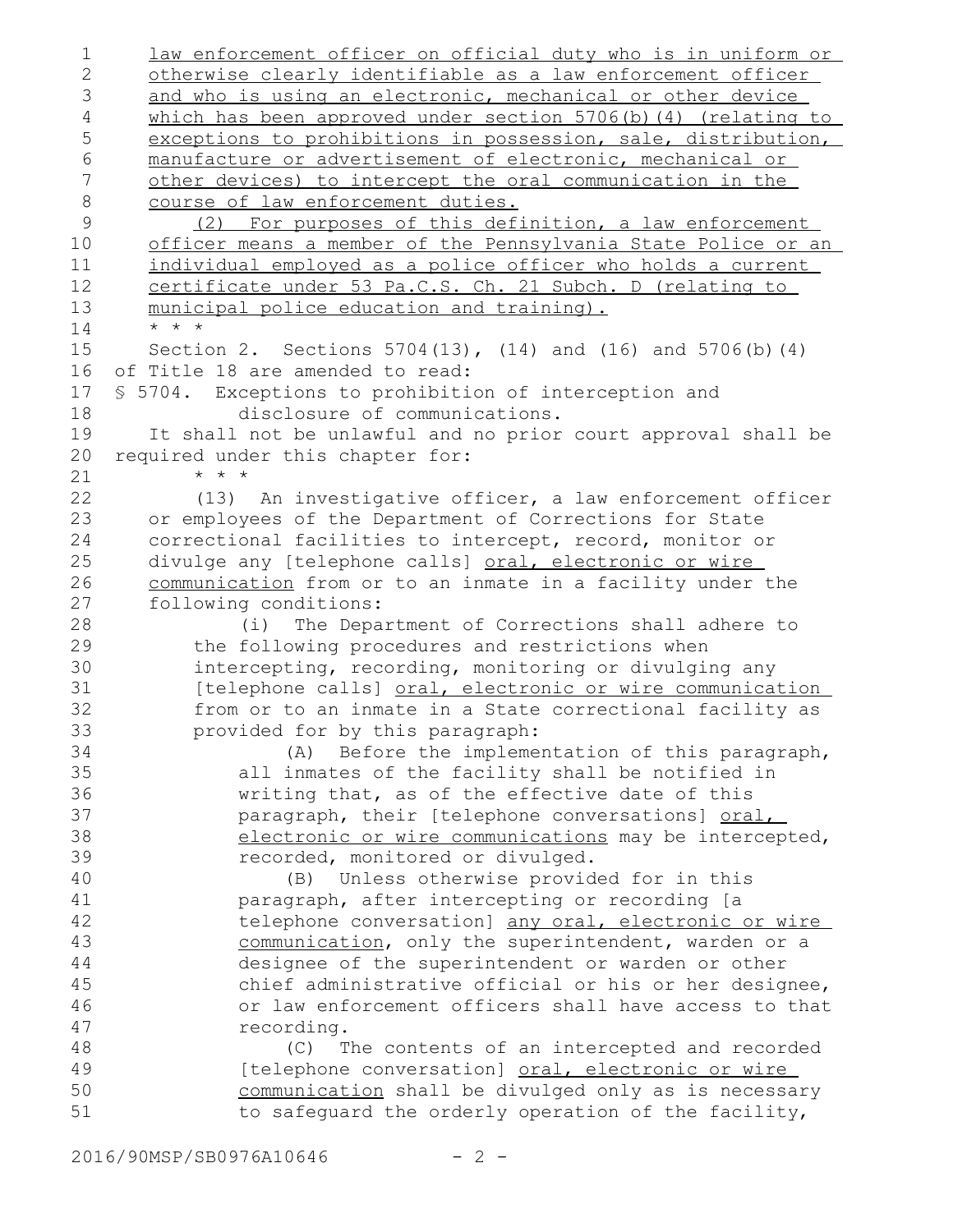in response to a court order or in the prosecution or investigation of any crime. (ii) So as to safeguard the attorney-client privilege, the Department of Corrections shall not intercept, record, monitor or divulge any [conversation] oral, electronic or wire communication between an inmate and an attorney. (iii) [Persons who are calling in to a facility to speak to an inmate shall be notified that the call may be recorded or monitored.] Persons who are engaging in an oral, electronic or wire communication with an inmate shall be notified that the communication may be recorded or monitored. Notice may be provided by any means reasonably designed to inform the non-inmate party to the communication of the recording or monitoring. (iv) The Department of Corrections shall promulgate guidelines to implement the provisions of this paragraph for State correctional facilities. (14) An investigative officer, a law enforcement officer or employees of a county correctional facility to intercept, record, monitor or divulge any [telephone calls] oral, electronic or wire communication from or to an inmate in a facility under the following conditions: (i) The county correctional facility shall adhere to the following procedures and restrictions when intercepting, recording, monitoring or divulging any [telephone calls] oral, electronic or wire communication from or to an inmate in a county correctional facility as provided for by this paragraph: (A) Before the implementation of this paragraph, all inmates of the facility shall be notified in writing that, as of the effective date of this paragraph, their [telephone conversations] oral, electronic or wire communications may be intercepted, recorded, monitored or divulged. (B) Unless otherwise provided for in this paragraph, after intercepting or recording [a telephone conversation] any oral, electronic or wire communication, only the superintendent, warden or a designee of the superintendent or warden or other chief administrative official or his or her designee, or law enforcement officers shall have access to that recording. (C) The contents of an intercepted and recorded [telephone conversation] oral, electronic or wire communication shall be divulged only as is necessary to safeguard the orderly operation of the facility, in response to a court order or in the prosecution or investigation of any crime. (ii) So as to safeguard the attorney-client privilege, the county correctional facility shall not 1 2 3 4 5 6 7 8 9 10 11 12 13 14 15 16 17 18 19 20 21 22 23 24 25 26 27 28 29 30 31 32 33 34 35 36 37 38 39 40 41 42 43 44 45 46 47 48 49 50 51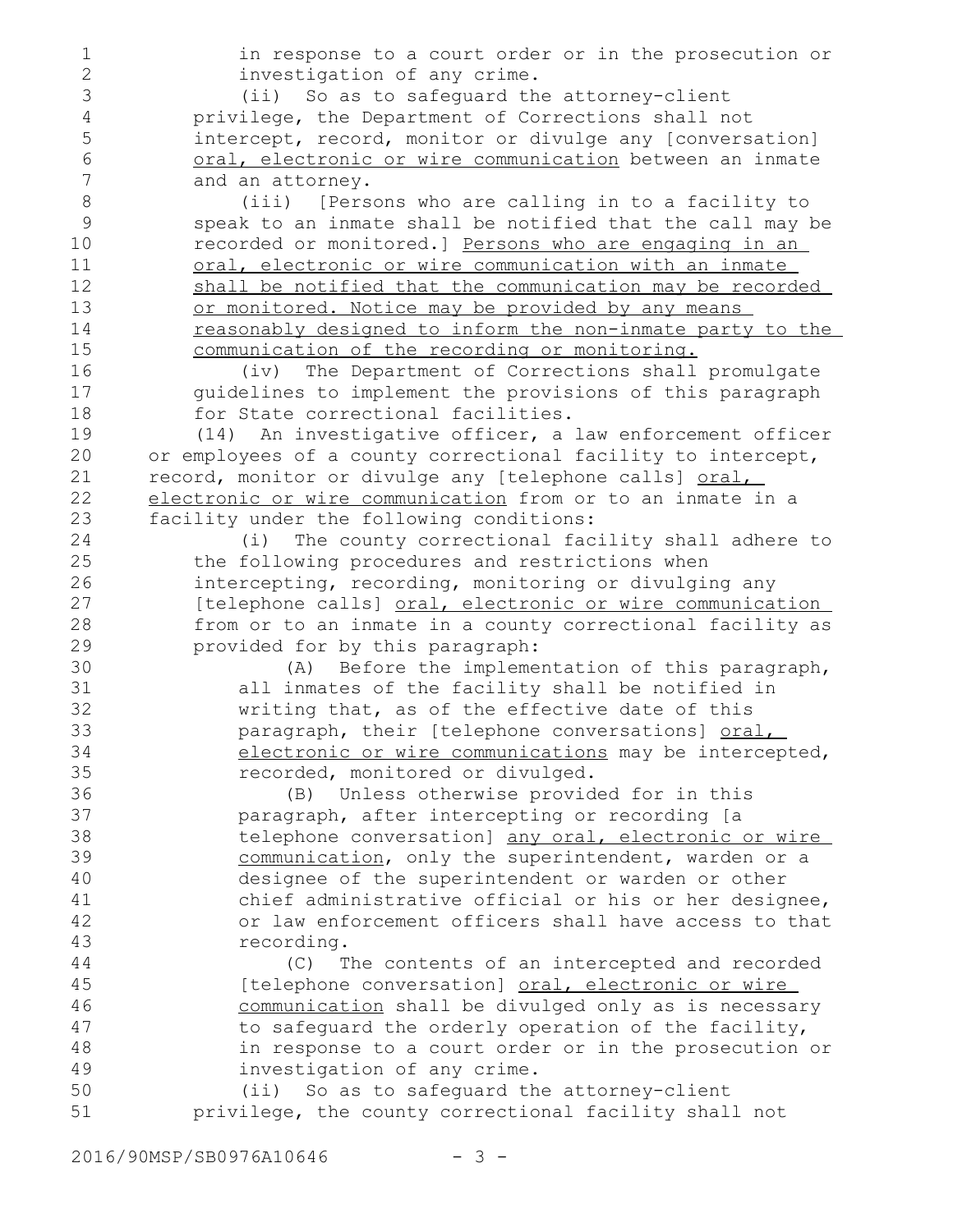intercept, record, monitor or divulge any [conversation] oral, electronic or wire communication between an inmate and an attorney. (iii) [Persons who are calling into a facility to speak to an inmate shall be notified that the call may be recorded or monitored.] Persons who are engaging in an oral or wire communication with an inmate shall be notified that the communication may be recorded or monitored. Notice may be provided by any means reasonably designed to inform the non-inmate party to the communication of the recording or monitoring. (iv) The superintendent, warden or a designee of the superintendent or warden or other chief administrative official of the county correctional system shall promulgate guidelines to implement the provisions of this paragraph for county correctional facilities. \* \* \* [(16) A law enforcement officer, whether or not certified under section 5724 (relating to training), acting in the performance of his official duties to intercept and record an oral communication between individuals in accordance with the following: (i) At the time of the interception, the oral communication does not occur inside the residence of any of the individuals. (ii) At the time of the interception, the law enforcement officer: (A) is in uniform or otherwise clearly identifiable as a law enforcement officer; (B) is in close proximity to the individuals' oral communication; (C) is using an electronic, mechanical or other device which has been approved under section 5706(b) (4) (relating to exceptions to prohibitions in possession, sale, distribution, manufacture or advertisement of electronic, mechanical or other devices) to intercept the oral communication; and (D) informs, as soon as reasonably practicable, the individuals identifiably present that he has intercepted and recorded the oral communication. (iii) As used in this paragraph, the term "law enforcement officer" means a member of the Pennsylvania State Police or an individual employed as a police officer who holds a current certificate under 53 Pa.C.S. Ch. 21 Subch. D (relating to municipal police education and training).] \* \* \* § 5706. Exceptions to prohibitions in possession, sale, distribution, manufacture or advertisement of electronic, mechanical or other devices. \* \* \* 1 2 3 4 5 6 7 8 9 10 11 12 13 14 15 16 17 18 19 20 21 22 23 24 25 26 27 28 29 30 31 32 33 34 35 36 37 38 39 40 41 42 43 44 45 46 47 48 49 50 51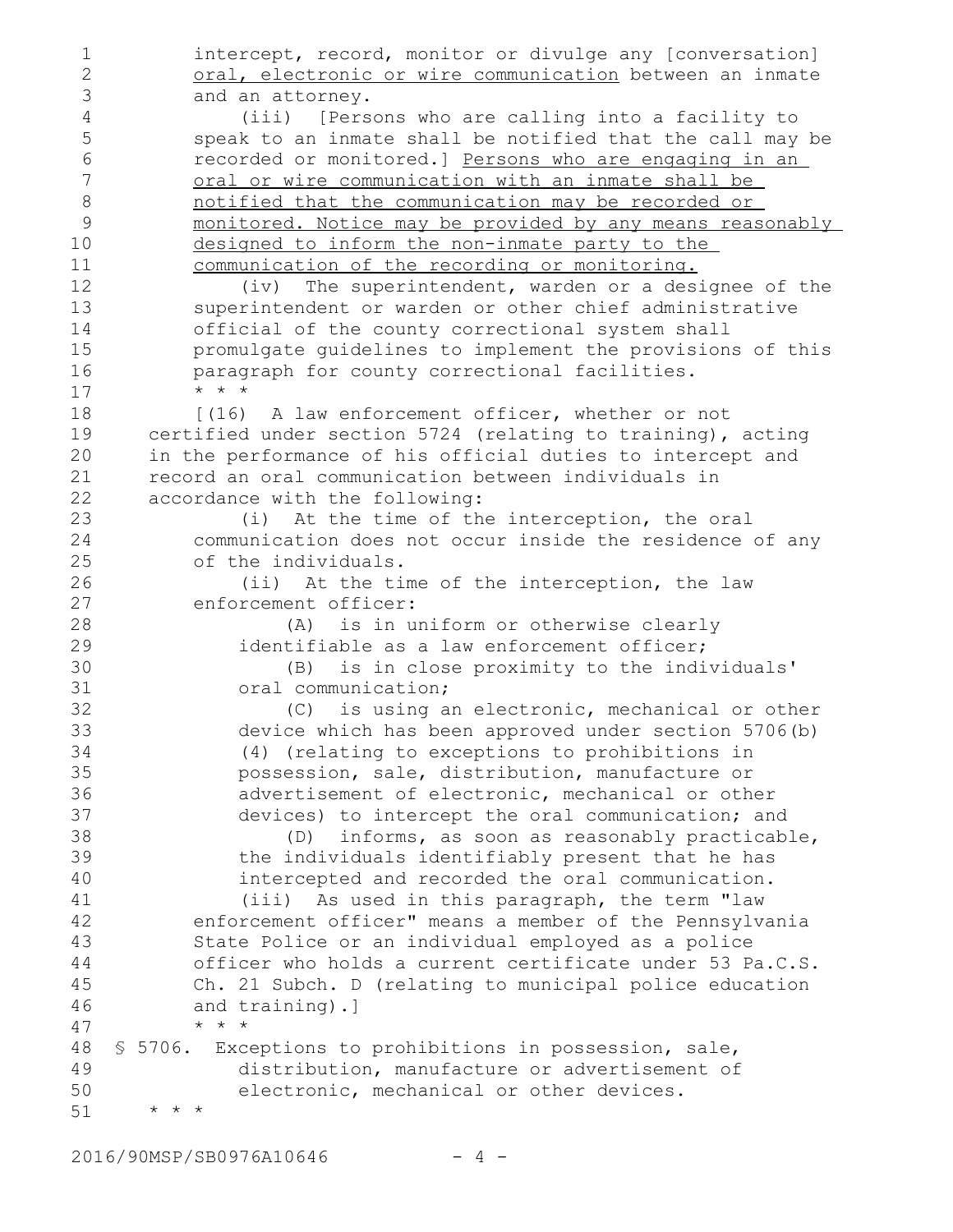(b) Responsibility.-- \* \* \* (4) The Pennsylvania State Police shall annually establish equipment standards for any electronic, mechanical or other device which is to be used by law enforcement officers [for purposes of interception as authorized under section 5704(16).] to record communications made in the presence of a law enforcement officer that are excepted from the definition of "oral communication" in section 5702 (relating to definitions). The equipment standards shall be published annually in the Pennsylvania Bulletin. Section 3. Title 42 is amended by adding a chapter to read: CHAPTER 67 RECORDINGS BY LAW ENFORCEMENT OFFICERS Sec. 6701. Definitions. 6702. Production of an audio or video recording. 6703. Procedure for requesting production of a law enforcement audio or video recording. § 6701. Definitions. The following words and phrases when used in this chapter shall have the meanings given to them in this section unless the context clearly indicates otherwise: "Audio or video recording pertaining to an investigation." An audio or video recording pertains to an investigation if it includes: (1) Complaints of potential criminal conduct. (2) The identity of a confidential source or the identity of a suspect who has not been charged with an offense to whom confidentiality has been promised. (3) Information made confidential by law or court order. (4) Victim information, including any information that would jeopardize the safety of the victim. (5) Information that would, if disclosed, do any of the following: (i) Reveal the institution, progress or result of a criminal investigation, except for the filing of criminal charges. (ii) Deprive an individual of the right to a fair trial or an impartial adjudication. (iii) Impair the ability of a law enforcement officer, a district attorney or the Attorney General to locate a defendant or codefendant. (iv) Hinder a law enforcement officer's, a district attorney's or the Attorney General's ability to secure an arrest, prosecution or conviction. (v) Endanger the life or physical safety of an individual. "Law enforcement officer." A member of the Pennsylvania State Police or an individual employed as a police officer who 1 2 3 4 5 6 7 8 9 10 11 12 13 14 15 16 17 18 19 20 21 22 23 24 25 26 27 28 29 30 31 32 33 34 35 36 37 38 39 40 41 42 43 44 45 46 47 48 49 50

51

holds a current certificate under 53 Pa.C.S. Ch. 21 Subch. D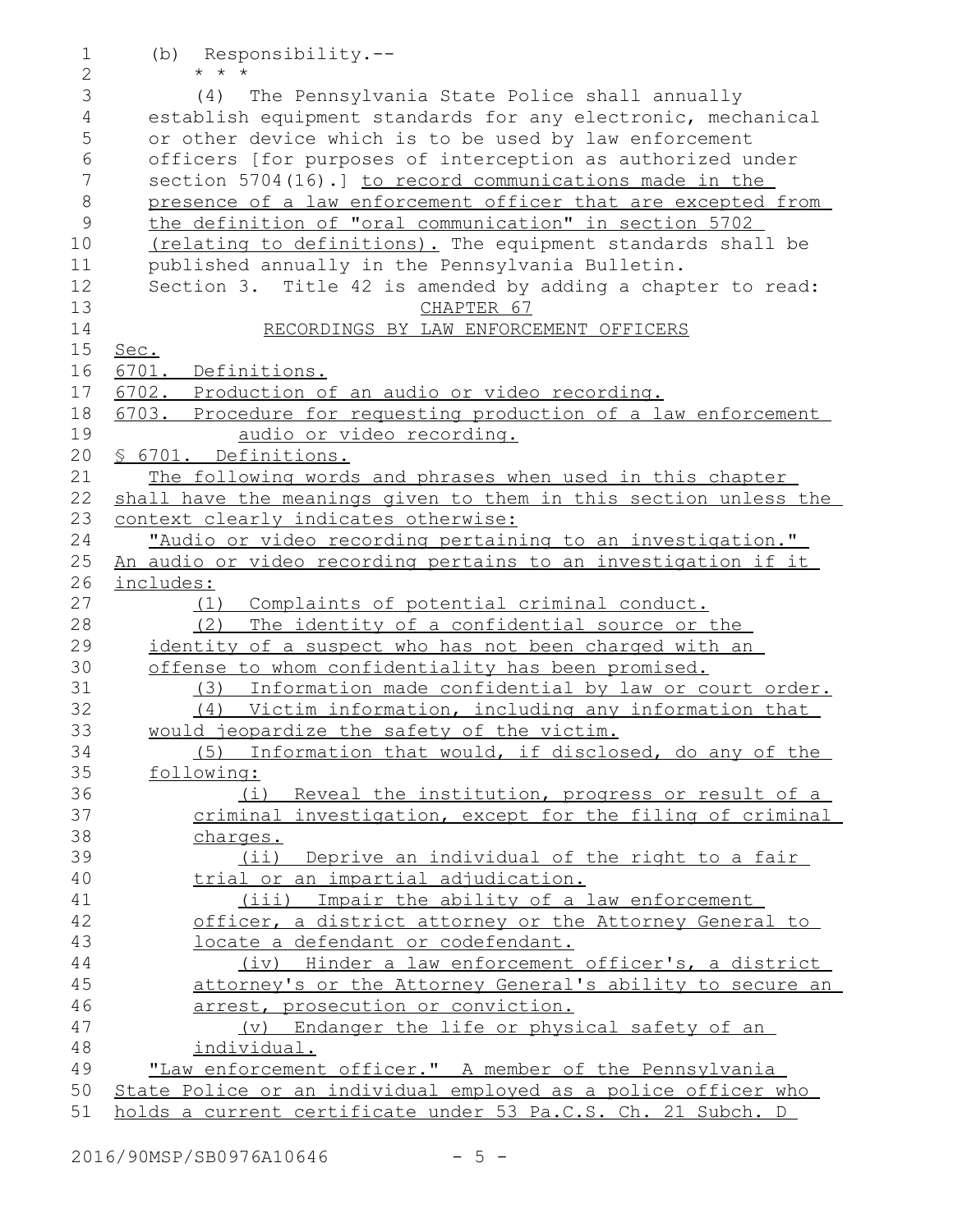| 1              | (relating to municipal police education and training).           |
|----------------|------------------------------------------------------------------|
| $\overline{2}$ | \$ 6702. Production of an audio or video recording.              |
| 3              | An audio or video recording by a law enforcement officer         |
| 4              | shall not be subject to production under the act of February 14, |
| 5              | 2008 (P.L.6, No.3), known as the Right-to-Know Law.              |
| 6              | <u>§ 6703. Procedure for requesting production of a law</u>      |
| 7              | enforcement audio or video recording.                            |
| 8              | (a) Written request.--A party seeking production of an audio     |
| 9              | or video recording made by a law enforcement officer shall,      |
| 10             | within 14 days of the date on which the audio or video recording |
| 11             | was made, serve a written request on the person who is           |
| 12             | designated as the Right-to-Know officer under the act of         |
| 13             | February 14, 2008 (P.L.6, No.3), known as the Right-to-Know Law, |
| 14             | for the law enforcement agency that employs the law enforcement  |
| 15             | officer that made the audio or video recording. The following    |
| 16             | shall apply:                                                     |
| 17             | (1) The written request must identify with particularity         |
| 18             | an incident or event that is the subject of the audio or         |
| 19             | video recording, including the date, time and location of the    |
| 20             | incident or event.                                               |
| 21             | (2) The written request must identify each individual            |
| 22             | who was present at the time of the audio or video recording      |
| 23             | or, if the identity of an individual is unknown, describe the    |
| 24             | individual.                                                      |
| 25             | (3) If the audio or video recording has been identified          |
| 26             | by the law enforcement agency as potential evidence in a         |
| 27             | criminal matter, the law enforcement agency shall notify the     |
| 28             | appropriate district attorney or the Attorney General, who       |
| 29             | shall be permitted to certify that the audio or video            |
| 30             | <u>recording pertains to an investigation.</u>                   |
| 31             | (4) It shall be grounds for denial of the written                |
| 32             | request if the district attorney or Attorney General             |
| 33             | certifies that the audio or video recording pertains to an       |
| 34             | investigation.                                                   |
| 35             | (5) A law enforcement agency may establish reasonable            |
| 36             | fees relating to the costs incurred to disclose audio or         |
| 37             | video recordings. The fees shall be paid by the requesting       |
| 38             | party at the time of disclosure of the audio or video            |
| 39             | recording.                                                       |
| 40             | Petition.--A party seeking production of an audio or<br>(b)      |
| 41             | video recording made by a law enforcement officer may, within 14 |
| 42             | days of the date on which the written request was denied or      |
| 43             | deemed to be denied by the law enforcement agency, file a        |
| 44             | petition in the court of common pleas having jurisdiction of the |
| 45             | matter. The following shall apply:                               |
| 46             | (1) The petitioner shall pay a filing fee of \$250.              |
| 47             | (2) The petitioner shall certify that notice of the              |
| 48             | petition has been served or that service was attempted on        |
| 49             | each individual who was present at the time of the audio or      |
| 50             | video recording and, if the requested audio or video             |
| 51             | recording was made inside a structure, the owner and occupant    |